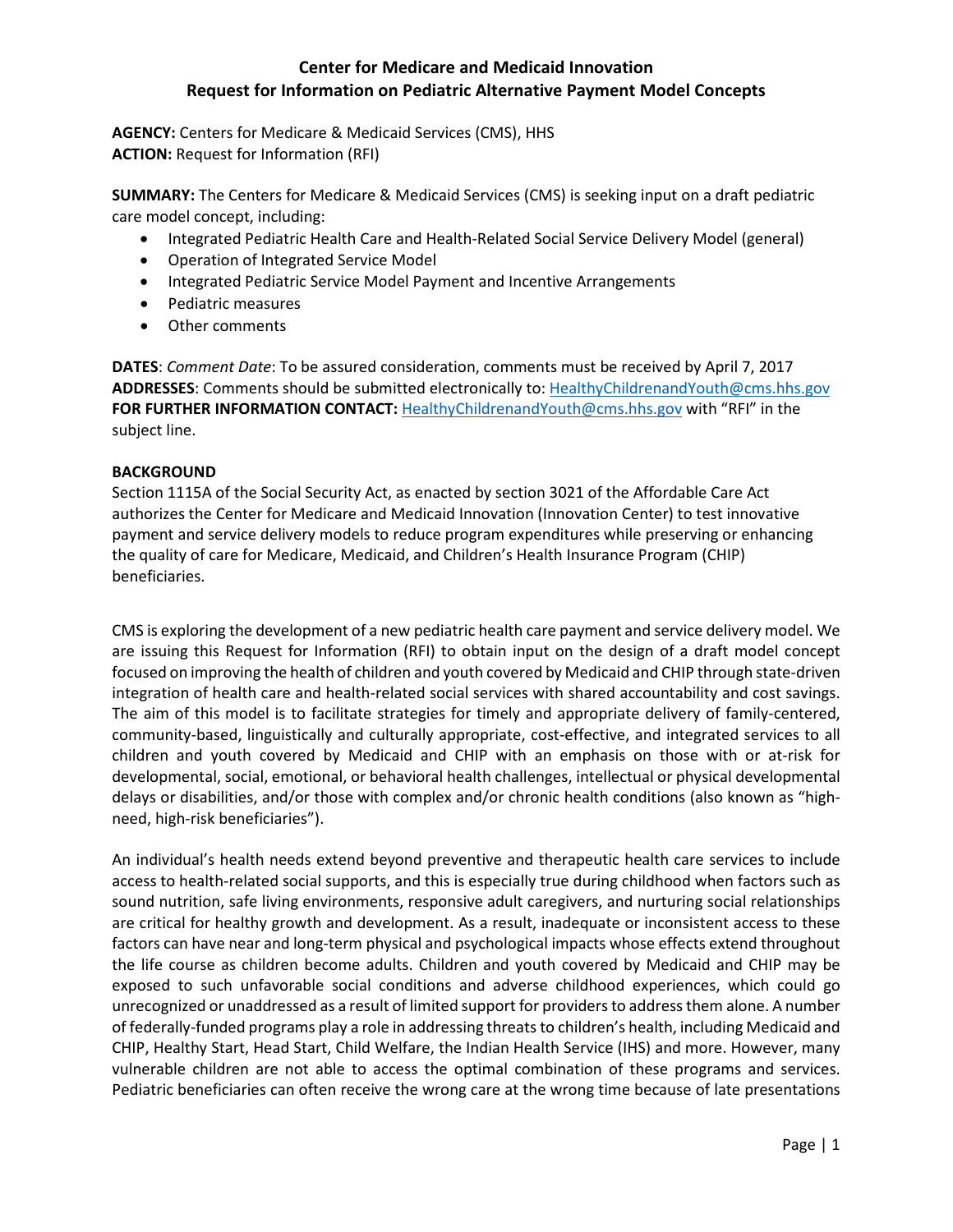of neglected illnesses or challenges, often including under- or untreated behavioral and mental health issues.

CMS continues to work with state Medicaid programs and providers to focus on paying for value instead of volume in the Medicaid and CHIP programs. Lessons are emerging from state and tribal programs and use Medicaid Health Homes, accountable care organizations, community health teams, care management programs, and other services and models which promote shared accountability, patient centeredness, and service integration. To date, these and other innovations have focused primarily on the adult Medicaid population. In order to meet the diverse needs of pediatric beneficiaries and address the specific challenges to (and cost-saving potential of) accessing needed health and health-related social services, CMS is considering a pediatric alternative payment model. We wish to explore models that encourage pediatric Medicaid and CHIP providers to collaborate with health-related social service providers (e.g., early childhood development programs, child welfare services, crisis intervention programs, behavioral health providers, and home and community based service providers) at the state, tribal and local levels, and share accountability for outcomes for children and youth covered by Medicaid, and CHIP. Such an integrated service delivery model could present several benefits:

- 1. Comprehensive, universal screening of pediatric Medicaid and CHIP beneficiaries (in addition to services currently covered in Early Periodic Screening, Diagnosis and Treatment (EPSDT)) across model participants' clinical and partnering health-related social service sites could increase identification of health care needs (such as behavioral health) and community-based and other health-related social services supports among children, youth, and their families (such as respite care) at an earlier stage than what is currently commonly experienced;
- 2. Alignment around eligibility and enrollment requirements among Medicaid, CHIP, IHS. and healthrelated social service providers could reduce service interruptions and churn (or briefly losing and re-gaining eligibility), resulting in administrative cost savings;
- 3. Children and youth would stand to receive streamlined, coordinated care across health care and health-related social services providers with families at the center of decision-making, potentially resulting in improvement in health and wellness and reduced total cost of care and service delivery; and,
- 4. Health care and health-related social service partners would be encouraged to develop the infrastructure needed to support sharing in accountability and cost savings;

We recognize that a number of state Medicaid programs have unique accountable care organization (ACO) models, most of which focus on the adult Medicaid population. CMS seeks input on the impediments to extending and enhancing ACOs or similar integrated service model concepts to the pediatric population in states and tribes. Additionally, we are interested in the flexibilities (e.g. streamlining and coordination of existing Medicaid and CHIP state plan and waiver authorities) and supports (e.g. infrastructure, training, data analytics models, etc.) states, tribes and providers may need to offer such a model to all or some subset(s) of a state's and tribe's pediatric population. In addition, CMS seeks comment on models for states and providers to coordinate Medicaid and CHIP authorities and waivers with other health-related social services for children and youth, including models supported by the provision of incentive payments and sharing in cost savings.

CMS seeks broad input from beneficiaries, consumers, and consumer organizations (including family members and youth); pediatric providers, including Indian health care providers, and behavioral health specialists and providers; pediatric dentists and other oral care providers for children and youth; child advocacy groups; elected officials, including Governors and legislators; tribal councils, state offices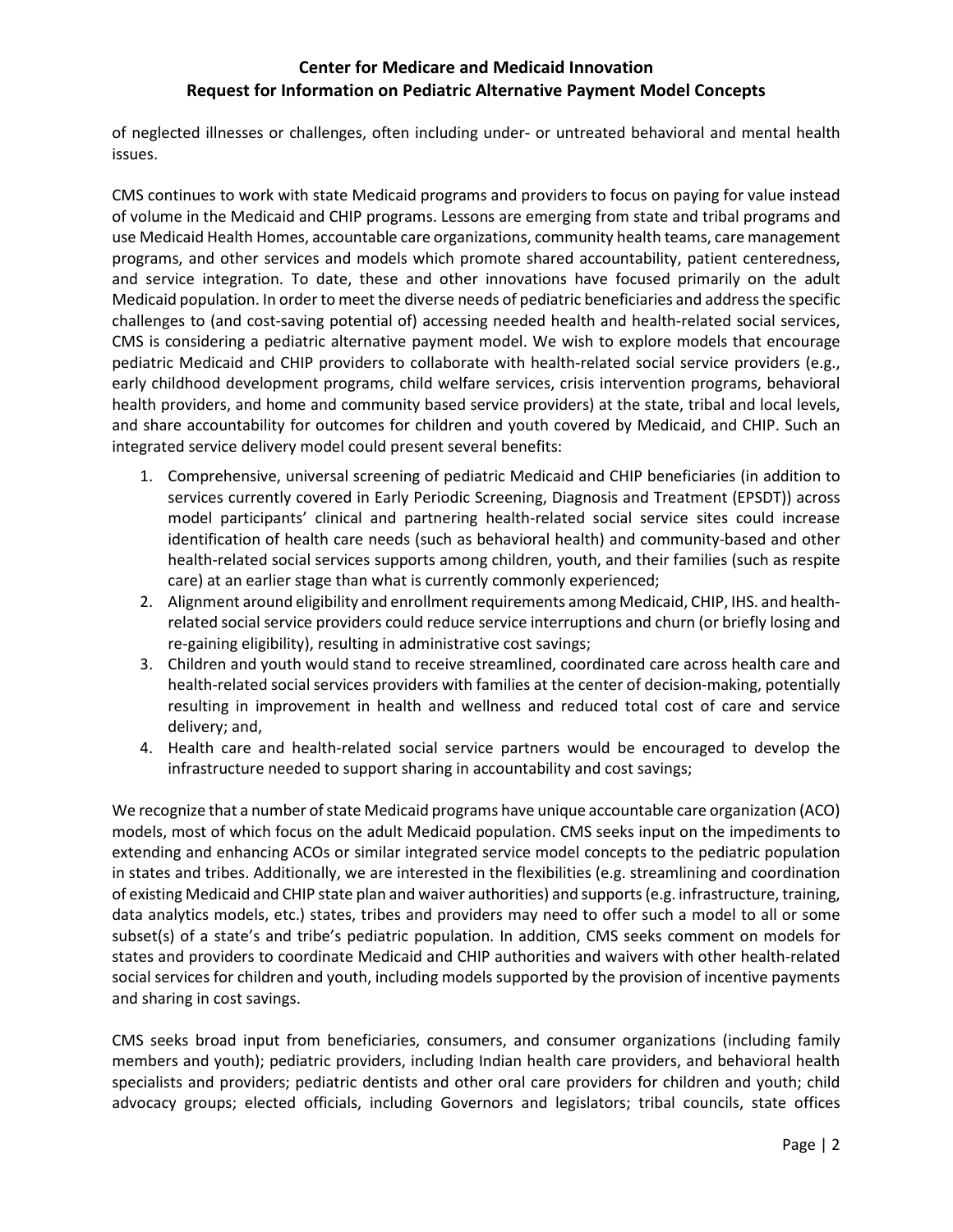including Medicaid, departments of health, public health, and health-related social services agencies and providers; purchasers, health plans and managed care organizations; home and community-based service providers; Health IT and Health Information Exchange (HIE) vendors and associations; school administrators and local educational organization leaders; and other private and public stakeholders. Commenters are encouraged to provide the name of their organization and a contact person, mailing address, email address, and phone number. However, this information is not required as a condition of CMS' full consideration of the comments.

### **SECTION I: INTEGRATED PEDIATRIC HEALTH CARE AND HEALTH-RELATED SOCIAL SERVICE DELIVERY MODEL**

CMS is interested in learning about pediatric alternative payment models (APM) (APM defined here as a payment model other than traditional fee-for-service) that emphasize both quality and multi-disciplinary service delivery, with consideration of the unique needs of children and youth covered by Medicaid and CHIP and the potential impacts on their health and well-being. In the model concept being explored, CMS proposes that pediatric health care systems and providers work with their states and tribes to take on accountability for the health and wellness of children and youth, with the families at the center of care planning, potentially sharing that accountability with health-related social service provider partners.

### **QUESTIONS:**

- 1. What is the level of interest of states and tribes for a child and youth-focused care delivery model that combines and coordinates health care and health-related social services? Please comment on challenges and opportunities in service delivery for all pediatric beneficiaries and for those with higher needs (i.e., those at-risk for developmental, social, emotional, behavioral, or mental health problems, and those with complex and/or chronic health conditions) and the level and range of technical assistance entities might require to support an effective model.
- 2. Where pediatric health care providers have partnered and aligned with health-related social service providers, what types of health care and health-related social services were included beyond the Medicaid mandatory benefits (including EPSDT; please be specific about what pediatric populations were targeted)? For example, in the case of oral health, what services have partners included beyond the Medicaid mandatory benefits? What health and health-related social services outcomes have been achieved and over what timeframe (including the time to "ramp up")? Additionally, what program integrity strategies were employed where these partnerships exist?
- 3. What policies or standards should CMS consider adopting to ensure that children, youth and their families and providers in rural and underserved communities such as tribal reservations have an opportunity to participate? How might pediatric care delivered at Rural Health Clinics best be included as a part of a new care delivery model for children and youth?

### **SECTION II: OPERATION OF INTEGRATED SERVICE MODEL**

CMS is exploring how the establishment of partnerships between child- and youth-focused health care and health-related social services providers might be structured and operate to integrate services.

Additionally, CMS understands that varying eligibility criteria and program requirements can be challenging for children, youth, families and providers to manage, resulting in both service gaps and implementation challenges, such as different case managers or navigators for each program. We are interested in innovative approaches to integrate child and youth services within these partnerships by lowering barriers to identifying, enrolling, and maintaining coverage.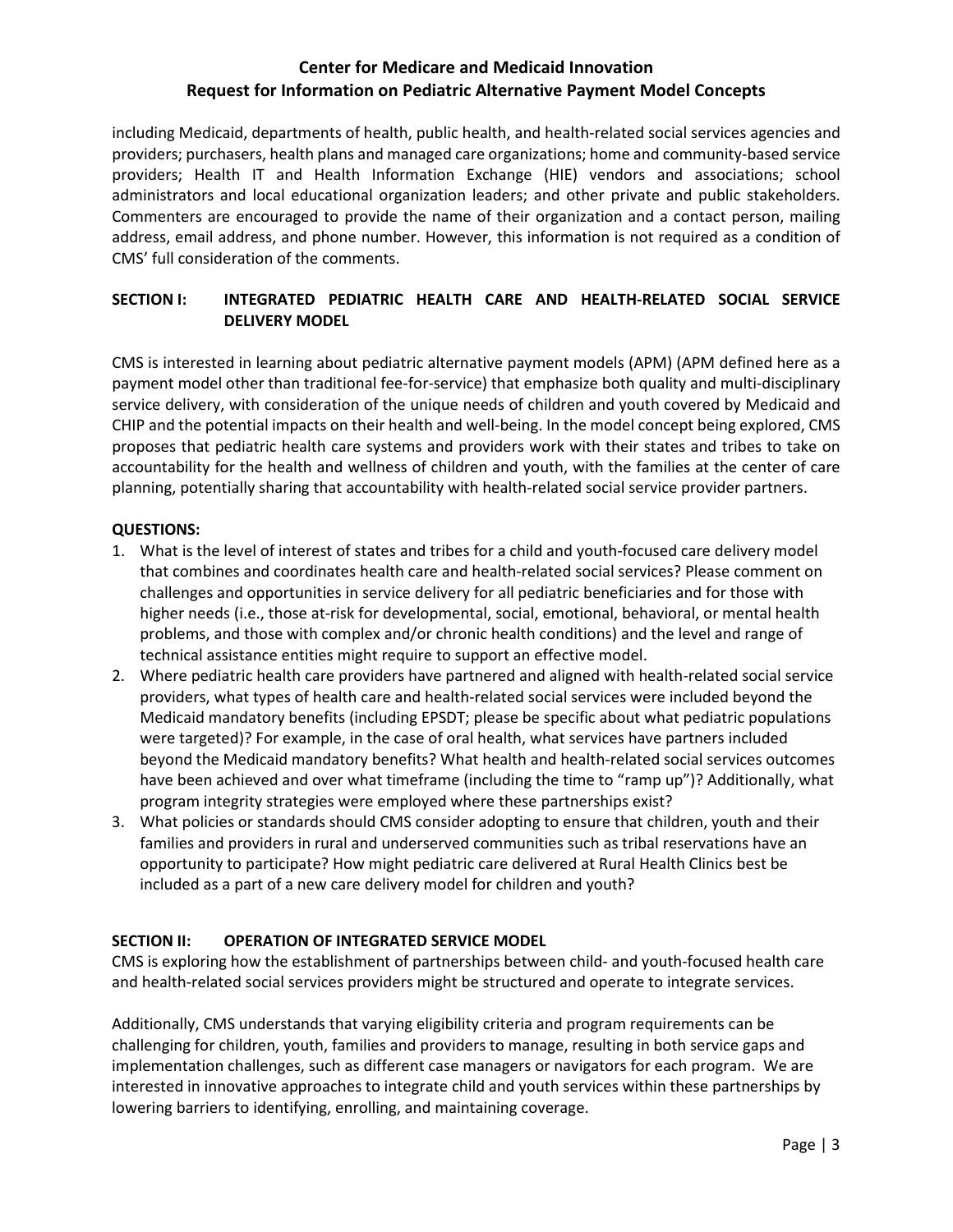#### **QUESTIONS**

- 1. To what extent is service integration occurring for children and families at the state, tribal and local levels, including all sectors of government, non-profit and private endeavors? What challenges are associated with operating with multiple state agencies (e.g. State Medicaid agencies and healthrelated social services agencies)?
	- a. Please comment particularly on service integration with programs such as [Head Start;](https://www.acf.hhs.gov/ohs) child welfare programs; Children's Mental Health Initiative programs; [Healthy Transitions](https://www.samhsa.gov/nitt-ta/healthy-transitions-grant-information) grantees[; Safe Schools/Healthy Students;](https://www.samhsa.gov/safe-schools-healthy-students) foster care programs; the Maternal, Infant, and [Early Childhood Home Visiting Program;](https://www.acf.hhs.gov/ecd/home-visiting) [Individuals with Disabilities Education Act, Part C](http://ectacenter.org/partc/partc.asp)  [programs;](http://ectacenter.org/partc/partc.asp) [Healthy Start](https://mchb.hrsa.gov/maternal-child-health-initiatives/healthy-start) projects; and other state, tribal, and federal programs.
- 2. Where pediatric health care providers have partnered with health-related social service providers, how have these partnerships operated and integrated service delivery?
	- a. Which health-related social service providers have been or should be included in a childand youth-focused integrated service delivery model?
	- b. What potential exists for increased partnership for provision of home and community-based services?
- 3. What infrastructure development (electronic medical records (EMRs), health information exchanges (HIE), and information technology (IT) systems, contracts/agreements, training programs, or other processes) has been needed to integrate services across Medicaid enrolled providers and healthrelated social service providers? Please include specific details of stakeholder engagement and collaboration, timeline, and costs to operationalize integrated services and how could that experience be improved through a potential model?
- 4. Where streamlining of eligibility and/or alignment of program requirements has been achieved among Medicaid/CHIP and health-related social service programs, how has this been accomplished? Please be specific about the role of Medicaid or other waivers, any administrative savings, reporting, tracking, and adherence to program integrity requirements in integrated services.
- 5. Where is there the most potential for improved outcomes and/or savings associated with future streamlining of eligibility and/or alignment of program requirements among Medicaid/CHIP and health-related social service programs?
- 6. What are some obstacles that health care and social services providers as well as payers face when integrating services? How might these obstacles be overcome?
- 7. What lessons can a Medicaid managed care organization (MCO) or delivery system offer to inform this model concept? What challenges/barriers have managed care entities encountered?
- 8. What role do models of care such as ACOs play in the pediatric environment?
	- a. Are pediatric ACOs commonly understood to represent payment arrangements (i.e. shared savings), care delivery models (improved care coordination within and across care delivery sites), or both?
	- b. How are pediatric ACOs the same or different from adult-focused ACOs?
	- c. What opportunities do pediatric ACOs have for integration with community and health services systems?
	- d. Are states interested in having MCOs be part of an ACO, the ACO itself, or not involved? What responsibilities might MCOs have relative to ACOs and vice versa?
- 9. What other models of care besides ACOs and MCOs could be useful to implement to improve the quality and reduce the cost of care for the pediatric population?

#### **SECTION III: INTEGRATED PEDIATRIC SERVICE MODEL PAYMENT AND INCENTIVE ARRANGEMENTS**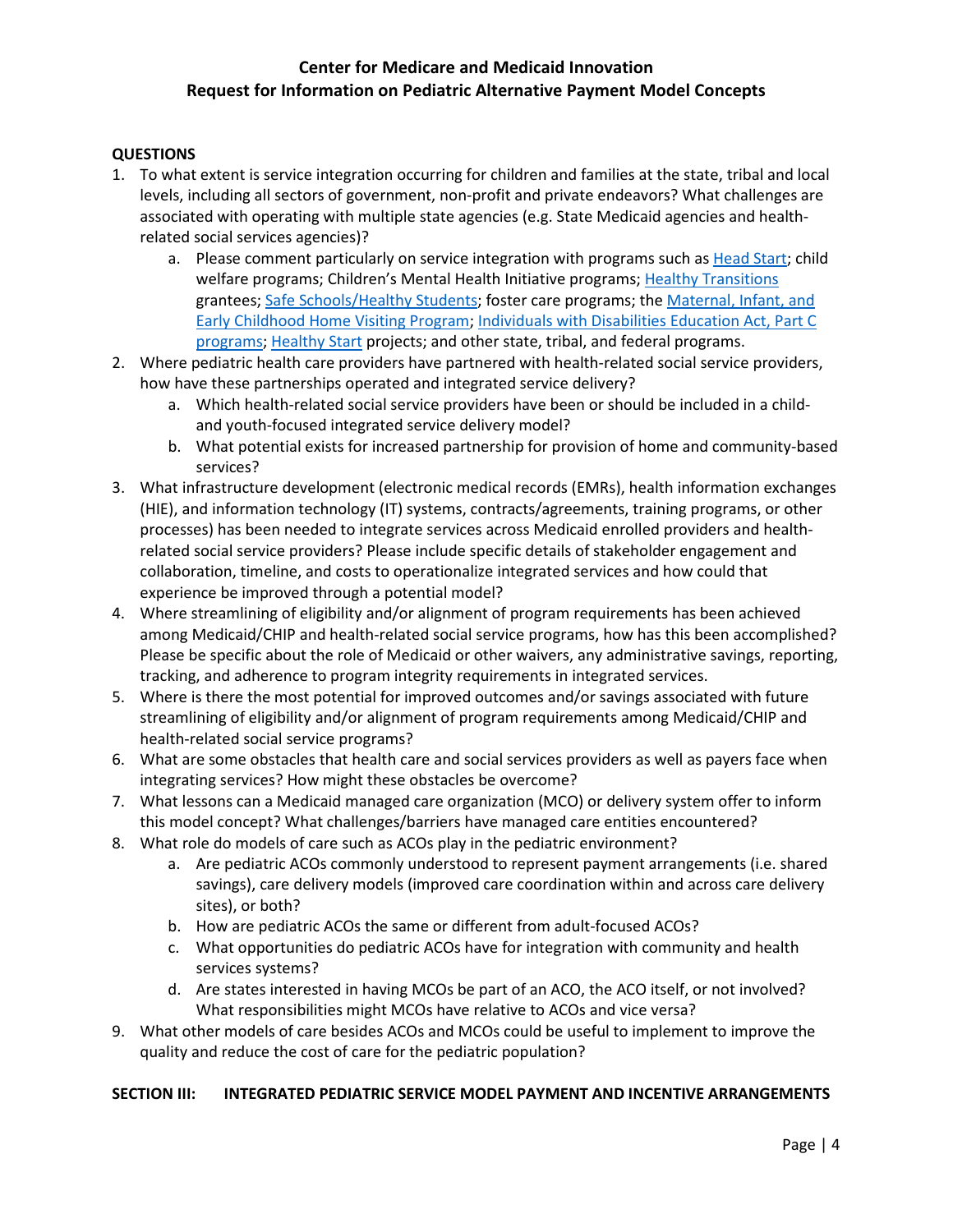CMS recognizes that accessing the optimal combination of child and youth services to meet each child's unique needs presents a significant challenge for vulnerable children and youth in need of services, as well as for their families. In the draft model concept, we seek to improve coordination and alignment across programs and systems by supporting the establishment of robust health care and health-related social service provider partnerships to improve health, wellness, and total cost of care with the potential for sharing in cost savings for successful performance. We are interested in input on innovative financial arrangements that combine or coordinate funding in an effort to integrate and streamline care for highneed and vulnerable children and adhere to current Medicaid and CHIP program integrity requirements. Since the Innovation Center seeks to test models that, when successful, can be scaled and spread, we seek comments on how current Medicaid and CHIP authorities and programs might be used to support reproducible state-based models to improve care for children and youth.

### **QUESTIONS**

- 1. What Medicaid and CHIP beneficiary populations/participants offer the greatest opportunity for generating savings and/or improving outcomes for children and youth receiving services from integrated health care and health-related social services systems?
	- a. Are there specific high-need, high-risk populations that should be included in an integrated care model (including but not limited to children with or at risk for developmental, social, emotional, behavioral, or mental health problems including substance use disorder, and those with complex and/or chronic health conditions)?
	- b. What specific age ranges of CMS beneficiaries should be included in an integrated health care and health-related social service model to achieve the greatest impact on outcomes and cost savings for children and youth?
- 2. How could health care providers be encouraged to provide collaborative services with healthrelated social service providers for a designated pediatric population's health and social needs?
	- a. What payment models, such as shared savings arrangements, should CMS consider? Please be specific about the methodology for attribution and determining whether different providers have achieved savings. Please also comment on risk, upside (potential savings) and/or downside (potential costs), including appropriate "ramp-up" periods relative to the payment models.
	- b. What specific approaches to attribution and risk-adjustment should be considered in a care delivery model encompassing all children and youth in a population in order to support addressing the needs of high-risk, high-need individuals and avoid adverse selection pressures?
	- c. Please be specific and explain the relative advantages and disadvantages of any such payment arrangements. We are particularly seeking comments on whether methodologies should be changed to account for smaller provider entities or rural providers who may have coverage responsibility for a small percentage of the providers' patients.
	- d. Are different payment models appropriate for different potential health care and healthrelated social service providers? Please be specific about which payment approaches would be appropriate for specific patient populations and service providers.
- 3. To what extent are financial incentives and funding streams currently aligned across health care and other health-related service providers serving children and families at the state, tribal and local levels, including through public and private endeavors?
	- a. Please comment on the challenges states, local government, or other private/public entities face in aligning on outcomes for children and youth across health care and health-related social service providers.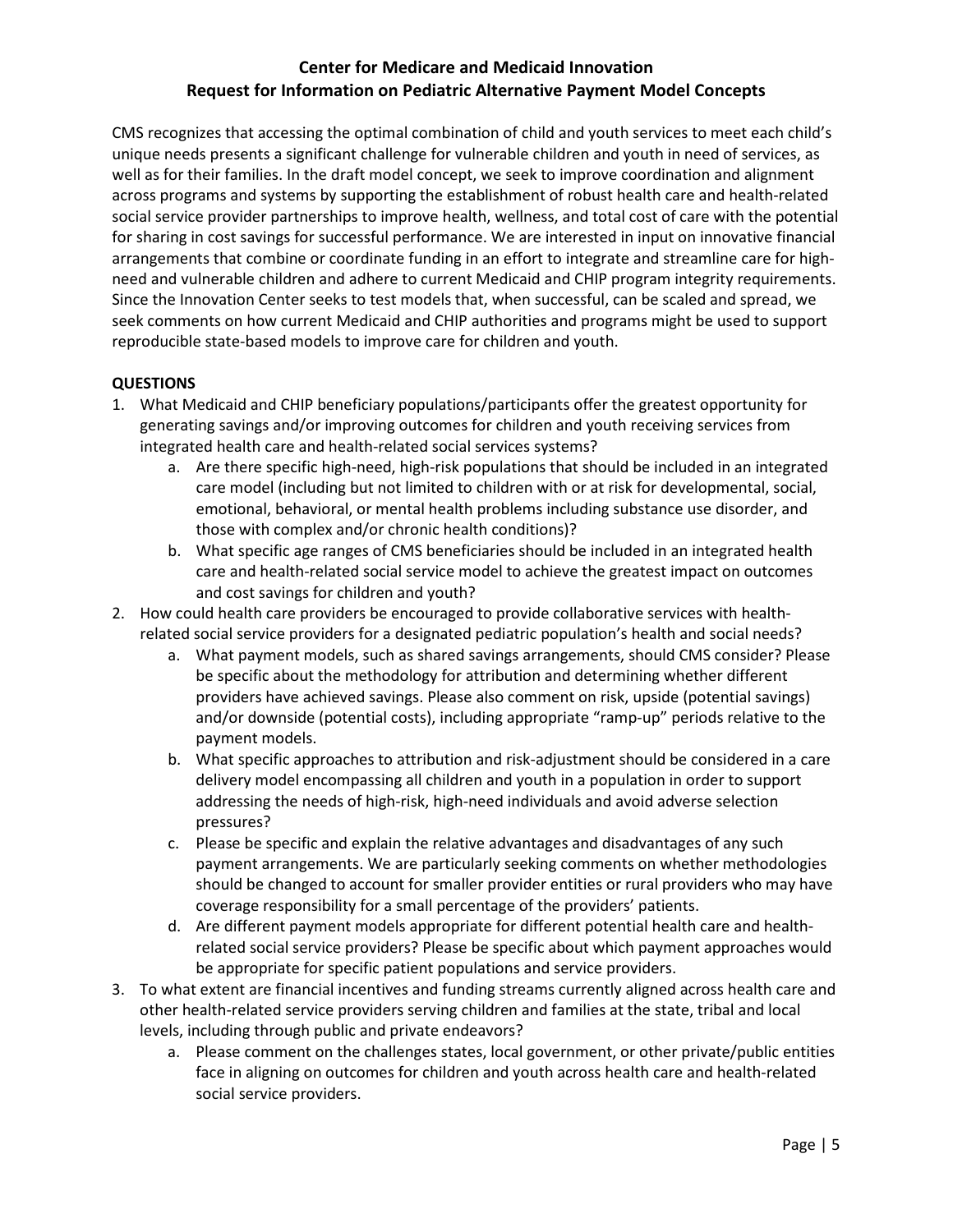- b. What factors are essential to the success of this alignment?
- c. Based on the current experiences, please provide details on the data sharing models and infrastructure used to track outcomes and funding streams.
- 4. How could states and tribes and providers coordinate incentive payments, state and federal grant funding, and hospitals' community benefit dollars be combined to support an integrated care delivery model?
- 5. In addition to Medicaid's mandatory benefits (including services and supports required under the EPSDT benefit), what other services might be appropriate to incorporate in any new integrated service delivery model?
	- a. While these are currently available to states and tribes, what barriers exist to states and tribes using more of these options?
	- b. What benefit, if any, might come from combining a subset of authorities vs. using only one or two in isolation?
	- c. How could the Health Home model be further adapted to better meet the needs of a pediatric population? Are there particular "bundles" of services appropriate for a pediatric population or subset of children and youth covered by Medicaid and CHIP that include health/clinical and health-related services?
- **6.** How might CMS, states and tribes, and health care and health-related social service providers calculate the savings in Medicare, Medicaid, and CHIP expenditures from an integrated pediatric service model?

### **SECTION IV: PEDIATRIC MEASURES**

CMS has worked with stakeholders to develop a core set of child health care quality measures that can be used to assess the quality of health care provided to children enrolled in Medicaid and CHIP. States and tribes can use the child core set of measures to monitor and improve the quality of health care provided to Medicaid and CHIP enrollees; however, CMS notes that state and tribal reporting on the core set is voluntary. CMS is interested in learning from and, where appropriate, building upon its work on pediatric quality measures indicative of health outcomes. In particular, we are interested in short-to-medium term measures associated with both short- and long-term cost reductions and improved quality to both Medicaid and other public sector programs as healthy children become healthy adults. In addition, CMS is interested in learning how measures of health-related social needs might be incorporated in an integrated model to reflect a comprehensive picture of child and youth health.

#### **QUESTIONS**

- 1. What additional measures are appropriate for beneficiaries aged 0-18 years or 0-21 years? Are they indicative of both near-term health and well-being as well as predictive of long-term outcomes? We are interested in health care measures as well as measures reflecting overall health and well-being.
- 2. Are these measures currently collected, and at what level (provider, health plan, state, tribe or other)? Please be specific about data elements, data systems employed to collect the data elements, what private and/or public entities currently collect these elements, and any predictive validity evidence for long-term outcomes.

#### **SECTION V: OTHER COMMENTS**

1. What are the critical success factors and barriers to effective partnership between states, tribes, communities, providers and others to achieve better health outcomes for children and youth?